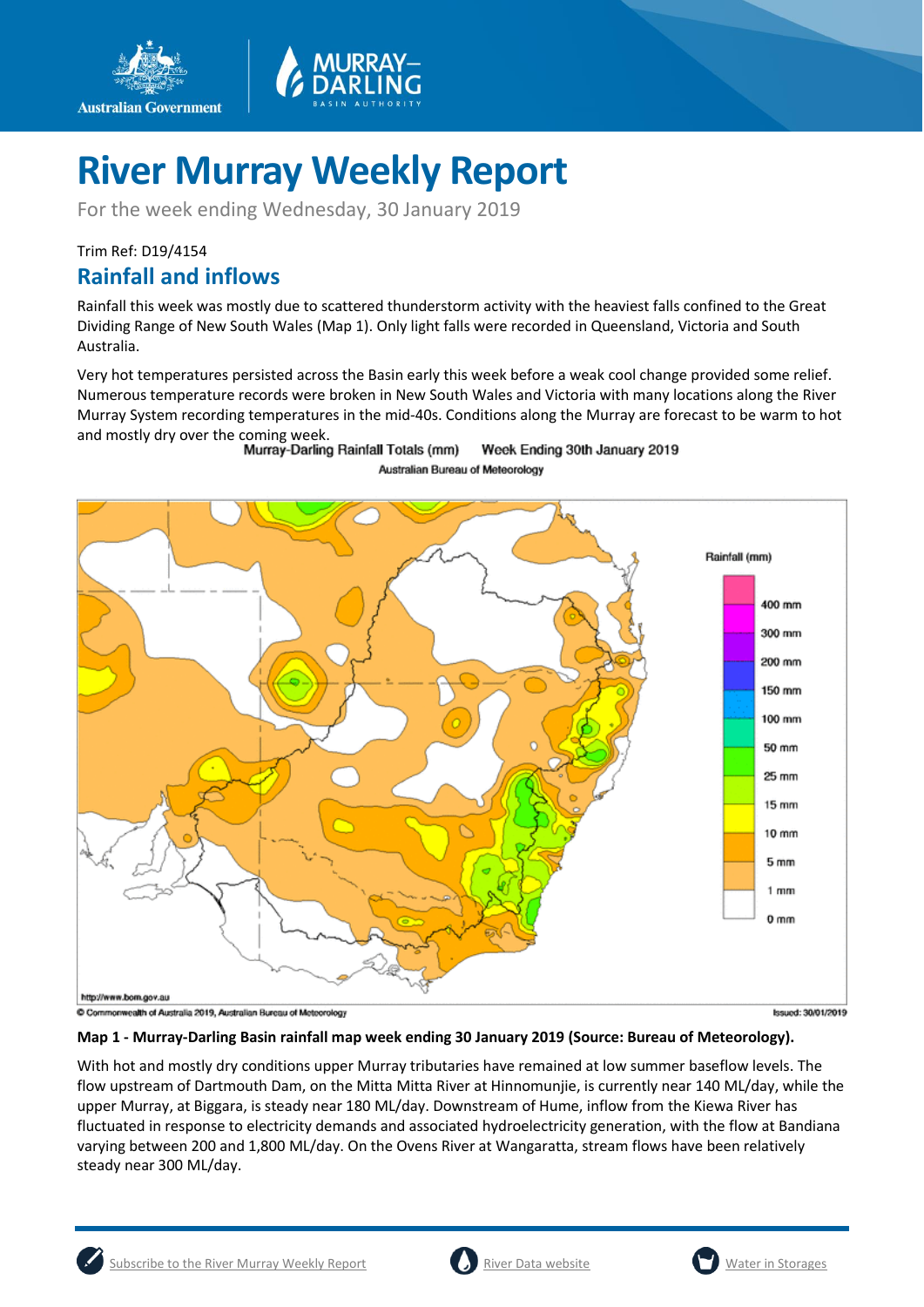### **River operations**

- **Numerous temperature records broken along the River Murray System**
- **Red alerts for blue-green algae remain at several locations**
- **Transfers from Dartmouth Reservoir to Hume Reservoir continue**
- **IVT deliveries from Goulburn Valley to Murray continue**

### **River operations**

The MDBA active storage volume decreased by 100 GL this week to 3,786 GL (45% capacity).

The **Dartmouth Reservoir** storage volume decreased by 38 GL to 2,590 GL (67% capacity). Transfers from Dartmouth Dam to Hume Dam were initially planned to ease to 3,800 ML/day over the Australia Day long weekend. However, heatwave conditions across south-eastern Australia resulted in AGL Hydro calling entitlement from Dartmouth Dam for increased hydroelectricity generation to assist in stabilising the energy grid. Flows have since returned to the current operational requirement of 5,000 ML/day, and are expected to cycle between the current flow and 3,800 ML/day throughout February.

At **Hume Reservoir**, the storage volume continued to decline, reducing by 31 GL to 985 GL (33% capacity). [A red](https://www.waternsw.com.au/about/newsroom/2019/algal-red-alert-issued-for-lake-hume)  [level warning \(high alert\) for blue-green algae](https://www.waternsw.com.au/about/newsroom/2019/algal-red-alert-issued-for-lake-hume) was issued last week for Lake Hume. Current environmental conditions are well suited to algal growth due to prevailing hot weather and warm water temperatures that help promote blue-green algal blooms. The release from Hume is currently targeting 12,300 ML/day.

Downstream at **Lake Mulwala** the level is currently 124.86 m AHD, which is within the normal operating range (124.6 to 124.9 m AHD). Diversions to the major irrigation offtakes have been relatively steady over the past week. Diversion to Yarrawonga Main Channel averaged near 850 ML/day, while on the New South Wales side Mulwala Canal diversion averaged around 3,700 ML/day. Of the diversion to Mulwala Canal, approximately 2,200 ML/day is being diverted around the Barmah Choke through Murray Irrigation Limited (MIL) infrastructure and released into the River Murray (Perricoota escape), Wakool River (Wakool escape), Edward River (Edward escape) and Billabong Creek (Finley escape). Similarly, on the Victorian side around 120 ML/day continues to travel through Yarrawonga Main Channel and into the Broken Creek, again to meet demands downstream of the Barmah Choke. The release from **Yarrawonga Weir** is currently targeting 8,800 ML/day and is expected to remain steady over the coming week.

Flows at the **Edward River** and **Gulpa Creek** offtakes are currently around their normal summer regulated flow rates of 1,600 ML/day and 350 ML/day. Diversion into Wakool Main Canal averaged 110 ML/day, and Wakool, Yallakool and Colligen offtakes are passing around 60, 420 and 400 ML/day respectively. The flow in the Edward River downstream of Stevens Weir continues to target channel capacity of around 2,700 ML/day.

Inflow to the Murray from the **Goulburn River**, measured at McCoys Bridge, is currently near 2,800 ML/day. The majority of this flow is Goulburn Valley Inter Valley Trade (IVT) water that is being delivered to help meet demands on the River Murray as a result of trade from the Goulburn to the Murray valley. A sustained call of IVT from the Broken Creek, Goulburn River and Campaspe River is [likely](https://www.g-mwater.com.au/water-resources/managing-water-storages) over the coming months while temperatures are hot, dry and River Murray demands remain high. Information regarding current opportunities for allocation trade between the Goulburn and Murray valleys is available at the [Victorian water register website.](http://waterregister.vic.gov.au/water-trading/allocation-trading#AllocationTradeOpportunities)

National Channel diversions remained around 2,000 ML/day during the past week and are likely to continue around this rate. In the coming days a current small IVT pulse in the Campaspe River is expected to briefly increase the **Torrumbarry Weir** release above the current 7,700 ML/day, before receding later in the coming week.

Downstream, the flow at **Swan Hill** has remained fairly steady this week and is currently near 7,700 ML/day. Swan Hill posted a new daily temperature record this week, with 47.5°C on 25 January. Albury (45.3°C), Kerang (47.6 °C) and Deniliquin (47.2 °C) also broke their all-time records.



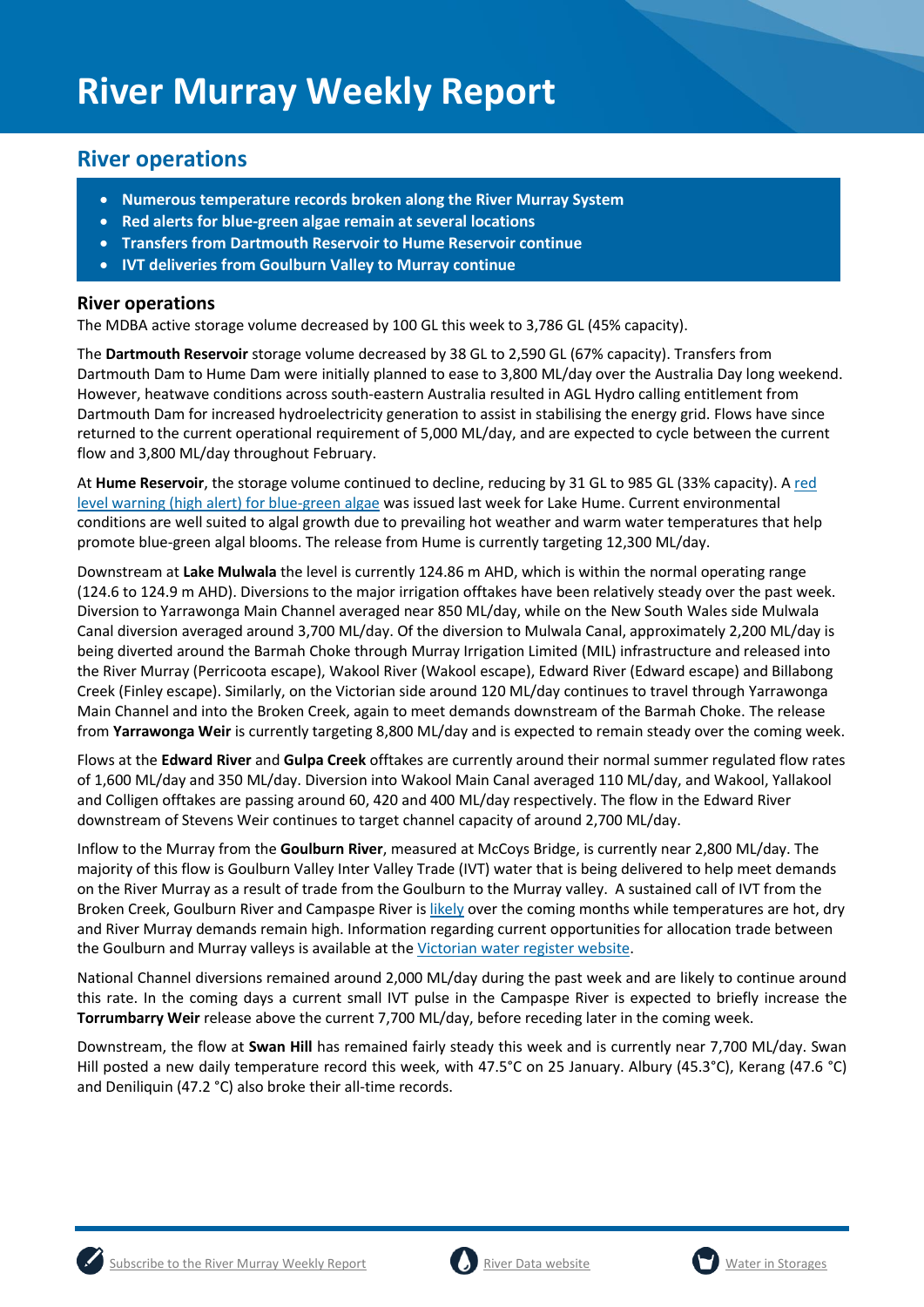

**Map 2 – Highest Maximum Temperature for the week ending 30 January 2019 (Source: Bureau of Meteorology).** 

Numerous records were also set in the Murrumbidgee catchment at Griffith (46.4 °C) and Cootamundra (43.6 °C). This week inflows from the **Murrumbidgee River**, measured at Balranald, increased from around 140 ML/day to 380 ML/day as environmental water was delivered to help improve low dissolved oxygen levels in parts of the Murrumbidgee caused by blue-green algae. The flow at Balranald is expected to remain above the current rate over the next few weeks. The [Murrumbidgee IVT balance](http://www.waternsw.com.au/customer-service/ordering-trading-and-pricing/trading/murrumbidgee) is currently below 0 GL, preventing the MDBA from calling water from this valley to help meet Murray system demands.

At **Euston**, the weir pool is targeting 20 cm above the full supply level (FSL). If required, the additional volume stored in the Euston weir pool will be used to boost downstream flows during hot and dry periods when irrigation demands are high. The downstream release gradually increased to around 7,900 ML/day this week and is expected to average over 8,000 ML/day this coming week.

The red alert warning (high alert) for blue-green algae has bee[n lifted in the Mildura Weir pool, part of the upper](https://www.waternsw.com.au/about/newsroom/2019/red-alert-warnings-lifted-for-the-mildura-weir-pool,-sections-of-the-wentworth-weir-pool-and-the-lock-9-weir-pool-in-the-lower-murray-river.)  [Wentworth weir pool and the Lock 9 weir pool.](https://www.waternsw.com.au/about/newsroom/2019/red-alert-warnings-lifted-for-the-mildura-weir-pool,-sections-of-the-wentworth-weir-pool-and-the-lock-9-weir-pool-in-the-lower-murray-river.) However, a red alert warning remains in place from Merbein to Wentworth weir.

The **Menindee Lakes** storage volume decreased by 3 GL to 42 GL (2% capacity). WaterNSW continues to manage the Menindee Lakes in accordance with th[e Lower Darling Annual Operations Plan.](https://www.waternsw.com.au/supply/regional-nsw/operations) As part of drought contingency measures within this plan, WaterNSW has installed four temporary block banks across the lower Darling below Pooncarie near Jamesville, below Burtundy near Ashvale, and upstream of Pooncarie at Court Nareen and Karoola. Water held in these pools will assist in maintaining supply to domestic, stock and permanent plantings along the lower Darling.

The release from Weir 32 is around 65 ML/day this week. [WaterNSW](https://www.waternsw.com.au/about/newsroom/2019/pipeline-progress-leads-to-extension-of-weir-32-releases) estimates a minimum delivery of 50 ML/day to properties between Weir 32 and the first block bank at Karoola in the upper stretch of the Lower Darling until the end of January will be possible. [Water restrictions](https://www.waternsw.com.au/about/newsroom/2018/waternsw-confirms-restrictions-for-lower-darling-customers) remain in place across much of New South Wales as a result of the extensive and on-going drought conditions.



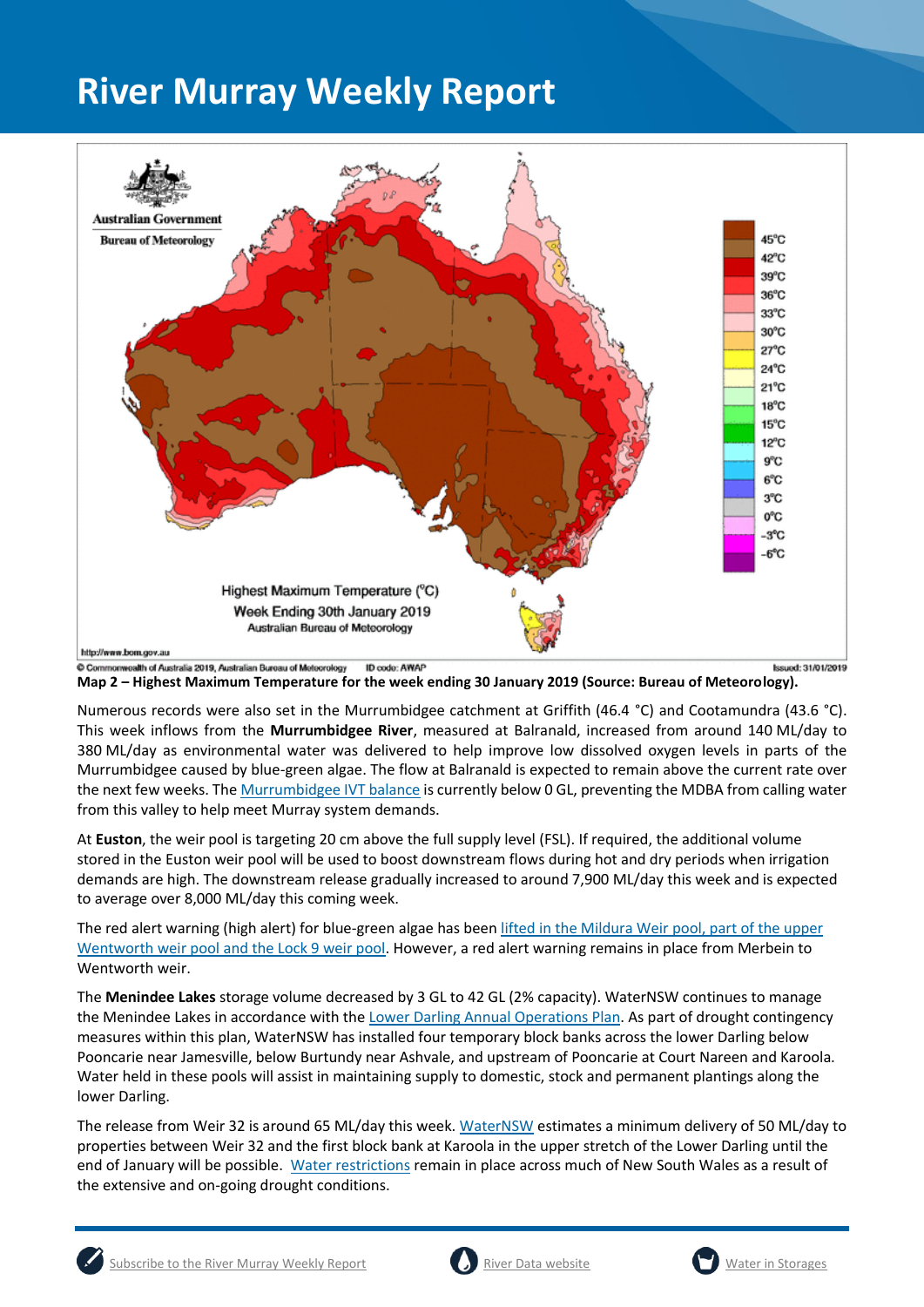A red level warning (high alert) for blue-green algae is current for parts of the Darling River downstream of Rose Isle (between Bourke and Louth), Lake Wetherell, Lake Pamamaroo, Copi Hollow, Lake Cawndilla and the Lower Darling River at Menindee, Tolarno and Burtundy. A visual summary of alert levels in New South Wales is available on the [WaterNSW](https://www.waternsw.com.au/water-quality/algae) website. The poor water quality conditions in the river has led t[o fish deaths](https://www.dpi.nsw.gov.au/about-us/media-centre/releases/2019/nsw-fish-deaths-update) in the lower Darling River. More information regarding the water quality conditions of the lakes and the lower Darling is available at the WaterNSW [website.](https://www.waternsw.com.au/about/newsroom?queries_type_query=algal-alerts&search_page_111944_submit_button=Submit¤t_result_page=1&results_per_page=0&submitted_search_category=&mode=) Information on factors that affect fish is available from NSW Department of Primary Industries [website.](https://www.dpi.nsw.gov.au/fishing/habitat/threats/fish-kills) Information on drought impacts across the Murray-Darling Basin including on fish and operations is available on the [MDBA website.](https://www.mdba.gov.au/managing-water/drought-murray-darling-basin)

At **Wentworth Weir**, operations continue to target a pool level of around 10 cm above the Full Supply Level (FSL) to assist pumpers in the upper reaches of the Darling River arm of the weir pool. A red alert warning (high alert) for blue-green algae is current for the Wentworth Weir pool, from Merbein downstream to the weir. The downstream release is currently near 5,000 ML/day and is expected to be above 5,000 ML/day over the coming week.

The **Lock 9** weir pool is currently near Full Supply Level (FSL). At **Lock 8**, the weir pool is targeting 50 cm below FSL and the **Lock 7** weir pool is targeting 10 – 20 cm below FSL. During February, the weir pool levels at Lock 8 and Lock 7 will be further lowered to around 60 cm and 50 cm (respectively) below FSL.

At **Lake Victoria** the storage reduced by 31 GL to 405 GL (60% capacity). The flow to **South Australia** is currently targeting around 7,500 ML/day and is expected to be marginally higher over the coming week. The current flow to South Australia consists of entitlement flow, traded water and environmental water. Deliveries of environmental water are expected to continue through summer.

Hot weather contributed to a 4 cm decrease in the 5-day average water level in the **Lower Lakes** to 0.62 m AHD. Environmental water delivered to South Australia is helping to slow the rate of fall at the Lower Lakes and prolong small barrage releases to maintain connectivity between Lake Alexandrina and the Coorong estuary. These barrage releases may also provide suitable salinity gradient for Black Bream spawning. Barrage releases have been prioritised for Tauwitchere and Goolwa and all fishways remain open. For more information see the South Australian Department for Environment and Water's latest [River Murray flow report.](https://www.waterconnect.sa.gov.au/River-Murray/SitePages/2018%20Flow%20Reports.aspx)

### **For media inquiries contact the Media Officer on 02 6279 0141**

ANDREW REYNOLDS Executive Director, River Management



**Australian Government** 







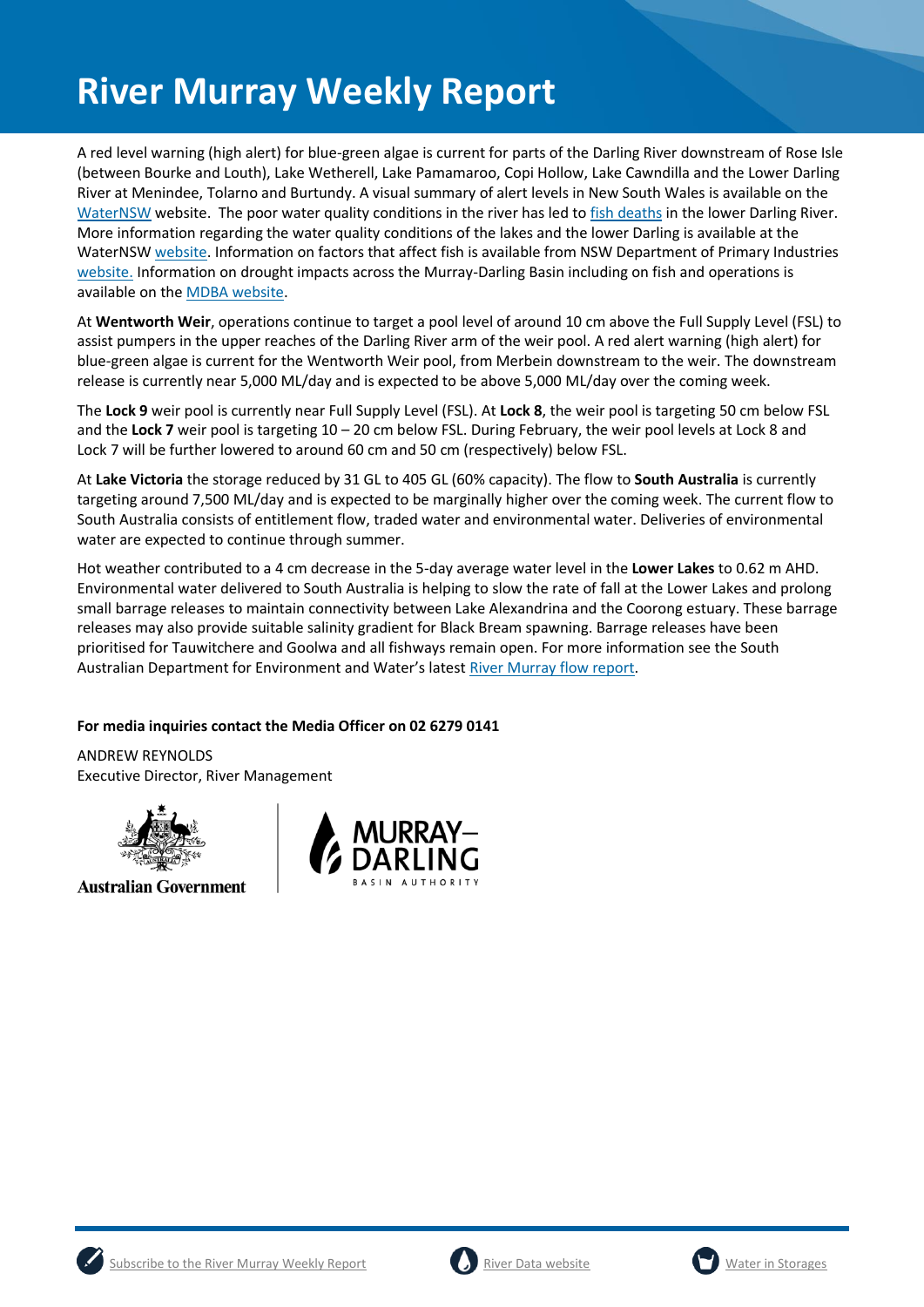| <b>Water in Storage</b>                    |                    |                    |              |         |         | Week ending Wednesday 30 Jan 2019 |         |                 |
|--------------------------------------------|--------------------|--------------------|--------------|---------|---------|-----------------------------------|---------|-----------------|
| <b>MDBA Storages</b>                       | <b>Full Supply</b> | <b>Full Supply</b> | Current      | Current | Storage | Dead                              | Active  | Change in Total |
|                                            | Level              | Volume             | Storage      |         |         | Storage                           | Storage | Storage for the |
|                                            |                    |                    | Level        |         |         |                                   |         | Week            |
|                                            | (m AHD)            | (GL)               | $(m$ AHD $)$ | (GL)    | $\%$    | (GL)                              | (GL)    | (GL)            |
| Dartmouth                                  | 486.00             | 3856               | 464.33       | 2 5 9 0 | 67%     | 71                                | 2519    | -38             |
| Reservoir                                  |                    |                    |              |         |         |                                   |         |                 |
| Hume Reservoir                             | 192.00             | 3 0 0 5            | 178.68       | 985     | 33%     | 23                                | 962     | -31             |
| Lake Victoria                              | 27.00              | 677                | 24.59        | 405     | 60%     | 100                               | 305     | -31             |
| Menindee Lakes                             |                    | 1 7 3 1 *          |              | 42      | 2%      | (- -) #                           | 0       | -3              |
| <b>Total</b>                               |                    | 9 2 6 9            |              | 4 0 2 2 | 43%     | $ -$                              | 3786    | -102            |
| <b>Total Active</b><br><b>MDBA Storage</b> |                    |                    |              |         |         | 45% ^                             |         |                 |
|                                            |                    |                    |              |         |         |                                   |         |                 |

#### **Major State storages**

| <b>Burrinjuck</b> | 026     | 385 | 38% | ບ   | 382 | $-29$ |
|-------------------|---------|-----|-----|-----|-----|-------|
| Reservoir         |         |     |     |     |     |       |
| <b>Blowering</b>  | 631     | 523 | 32% | 24  | 499 | $-28$ |
| Reservoir         |         |     |     |     |     |       |
| Eildon Reservoir  | 3 3 3 4 | 641 | 49% | 100 | 541 | $-59$ |
|                   |         |     |     |     |     |       |

\* Menindee surcharge capacity – 2050 GL \*\* All Data is rounded to nearest GL \*\*

# NSW has sole access to water when the storage falls below 480 GL. MDBA regains access to water when the storage next reaches 640 GL.

^ % of total active MDBA storage

| <b>Snowy Mountains Scheme</b> | Snowy diversions for week ending 29 Jan 2019 |
|-------------------------------|----------------------------------------------|
|-------------------------------|----------------------------------------------|

| <b>Storage</b>         | Active Storage (GL) | Weekly Change (GL) | Diversion (GL)   | This Week | From 1 May 2018 |
|------------------------|---------------------|--------------------|------------------|-----------|-----------------|
| Lake Eucumbene - Total | 845                 | -25                | Snowy-Murray     | $+31$     | 572             |
| Snowy-Murray Component | 462                 | $-29$              | Tooma-Tumut      | $+1$      | 181             |
| Target Storage         | 520                 |                    | Net Diversion    | 29        | 391             |
|                        |                     |                    | Murray 1 Release | $+30$     | 720             |

#### **Major Diversions from Murray and Lower Darling (GL) \***

| <b>New South Wales</b>      | This Week     | From 1 July 2018 | Victoria                        | This Week | From 1 July 2018 |
|-----------------------------|---------------|------------------|---------------------------------|-----------|------------------|
| Murray Irrig. Ltd (Net)     | 9.1           | 269              | Yarrawonga Main Channel (net)   | 4.6       | 150              |
| <b>Wakool Sys Allowance</b> | $2.4^{\circ}$ | 22               | Torrumbarry System + Nyah (net) | 0.3       | 344              |
| Western Murray Irrigation   | 1.3           |                  | Sunraysia Pumped Districts      | 4.9       | 84               |
| Licensed Pumps              | 5.6           | 128              | Licensed pumps - GMW (Nyah+u/s) |           | 22               |
| Lower Darling               | 0.1           | 6                | Licensed pumps - LMW            | 4.6       | 267              |
| <b>TOTAL</b>                | 18.5          | 442              | <b>TOTAL</b>                    | 15.4      | 867              |

\* Figures are derived from actual and estimates where data is unavailable. Please note that not all data may have been available at the time of creating this report. \*\* All data above is rounded to nearest 100 ML for weekly data and nearest GL for cumulative data

| (7 500 ML/day)                                                                                                              |
|-----------------------------------------------------------------------------------------------------------------------------|
| $217.0*$<br>Entitlement this month<br>Flow this week<br>52.5<br>Flow so far this month<br>260.7<br>Flow last month<br>264.4 |

#### **Salinity (EC) (microSiemens/cm at 25<sup>o</sup> C)**

|                         | Current | Average over the last week | Average since 1 August 2018 |
|-------------------------|---------|----------------------------|-----------------------------|
| Swan Hill               | 60      | 60                         | 70                          |
| Euston                  |         |                            |                             |
| <b>Red Cliffs</b>       | 130     | 140                        | 110                         |
| Merbein                 | 100     | 100                        | 110                         |
| Burtundy (Darling)      | 980     | 960                        | 820                         |
| Lock 9                  | 100     | 100                        | 110                         |
| Lake Victoria           | 150     | 160                        | 160                         |
| Berri                   | 180     | 170                        | 200                         |
| Waikerie                | 210     | 200                        | 260                         |
| Morgan                  | 220     | 210                        | 270                         |
| Mannum                  | 270     | 270                        | 320                         |
| Murray Bridge           | 320     | 330                        | 360                         |
| Milang (Lake Alex.)     | 460     | 920                        | 900                         |
| Poltalloch (Lake Alex.) | 800     | 760                        | 760                         |
| Meningie (Lake Alb.)    | 1570    | 1 550                      | 1 4 9 0                     |
| Goolwa Barrages         | 1670    | 1650                       | 2 5 6 0                     |





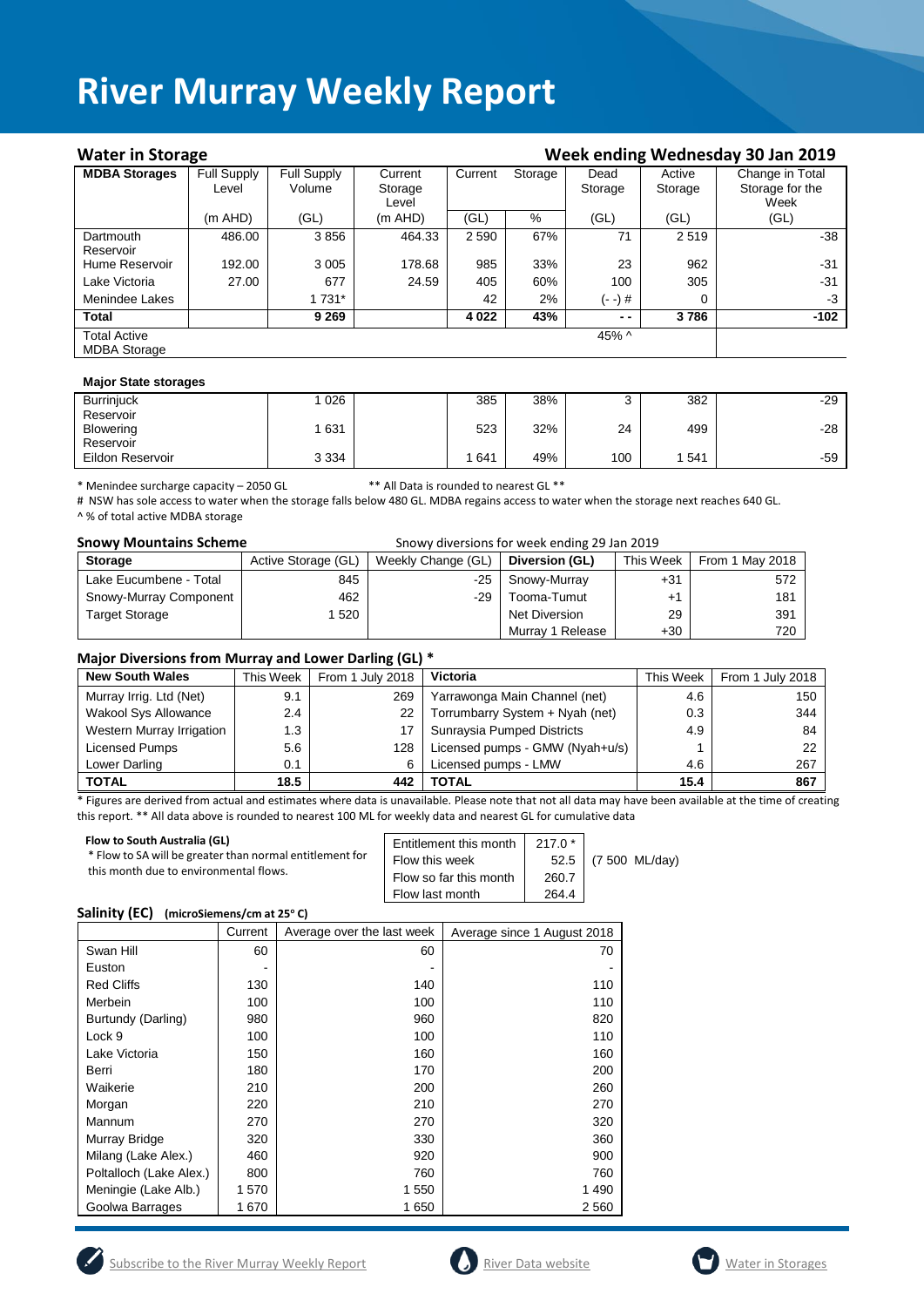



#### River Levels and Flows **River Levels and Flows Week ending Wednesday 30 Jan 2019**

|                                  | Minor Flood<br>Stage     | Gauge          | Height         | Flow     | Trend        | Average Flow this<br>Week | Average Flow last<br>Week |
|----------------------------------|--------------------------|----------------|----------------|----------|--------------|---------------------------|---------------------------|
|                                  |                          | local          | (m             |          |              |                           |                           |
| <b>River Murray</b>              | (m)                      | (m)            | AHD)           | (ML/day) |              | (ML/day)                  | (ML/day)                  |
| Khancoban                        |                          |                |                | 4 4 8 0  | F            | 4 5 4 0                   | 3 2 6 0                   |
| Jingellic                        | 4.0                      | 1.72           | 208.24         | 4 6 4 0  | R            | 4790                      | 3540                      |
| Tallandoon ( Mitta Mitta River ) | 4.2                      | 2.65           | 219.54         | 5 1 5 0  | $\mathsf{R}$ | 5 5 20                    | 4790                      |
| Heywoods                         | 5.5                      | 2.84           | 156.47         | 12 340   | F            | 13 680                    | 13 560                    |
| <b>Doctors Point</b>             | 5.5                      | 2.74           | 151.21         | 12 110   | F            | 14 730                    | 14 190                    |
| Albury                           | 4.3                      | 1.76           | 149.20         |          |              |                           |                           |
| Corowa                           | 4.6                      | 3.05           | 129.07         | 14 530   | F            | 13 930                    | 14 150                    |
| Yarrawonga Weir (d/s)            | 6.4                      | 1.52           | 116.56         | 8920     | F            | 9 1 9 0                   | 9 0 7 0                   |
| Tocumwal                         | 6.4                      | 2.18           | 106.02         | 9 1 8 0  | R            | 8 9 8 0                   | 8870                      |
| Torrumbarry Weir (d/s)           | 7.3                      | 2.58           | 81.13          | 7 6 6 0  | R            | 7650                      | 7 5 3 0                   |
| Swan Hill                        | 4.5                      | 1.45           | 64.37          | 7710     | F            | 7720                      | 7 5 5 0                   |
| <b>Wakool Junction</b>           | 8.8                      | 3.45           | 52.57          | 9640     | S            | 9 4 8 0                   | 9 3 2 0                   |
| Euston Weir (d/s)                | 9.1                      | 1.56           | 43.40          | 7920     | S            | 7810                      | 7870                      |
| Mildura Weir (d/s)               |                          | $\blacksquare$ |                | 6860     | F            | 6 3 9 0                   | 6 5 4 0                   |
| Wentworth Weir (d/s)             | 7.3                      | 2.81           | 27.57          | 4 9 7 0  | F            | 4790                      | 4720                      |
| Rufus Junction                   | $\overline{a}$           | 3.58           | 20.51          | 7 0 2 0  | F            | 6 900                     | 6 900                     |
| Blanchetown (Lock 1 d/s)         | $\overline{\phantom{a}}$ | 0.68           |                | 4 2 6 0  | $\mathsf{R}$ | 3630                      | 3 3 9 0                   |
|                                  |                          |                |                |          |              |                           |                           |
| <b>Tributaries</b>               |                          |                |                |          |              |                           |                           |
| Kiewa at Bandiana                | 2.8                      | 0.91           | 154.14         | 390      | F            | 820                       | 610                       |
| Ovens at Wangaratta              | 11.9                     | 7.87           | 145.55         | 340      | R            | 300                       | 350                       |
| Goulburn at McCoys Bridge        | 9.0                      | 2.49           | 93.91          | 2840     | S            | 2840                      | 2 9 0 0                   |
| Edward at Stevens Weir (d/s)     | 5.5                      | 2.40           | 82.17          | 2630     | F            | 2620                      | 2640                      |
| Edward at Liewah                 |                          | 2.95           | 58.33          | 2 4 6 0  | R            | 2 3 8 0                   | 2 2 1 0                   |
| <b>Wakool at Stoney Crossing</b> |                          | 1.56           | 55.05          | 800      | F            | 820                       | 930                       |
| Murrumbidgee at Balranald        | 5.0                      | 0.80           | 56.76          | 450      | R            | 230                       | 360                       |
| Barwon at Mungindi               | 6.1                      | 3.21           |                | 110      | R            | 20                        | $\Omega$                  |
| Darling at Bourke                | 9.0                      | 2.47           | ۰              | 0        | F            | 0                         | $\Omega$                  |
| Darling at Burtundy Rocks        |                          | 0.62           | $\blacksquare$ | 10       | F            | 10                        | 10                        |
|                                  |                          |                |                |          |              |                           |                           |

Natural Inflow to Hume 1 030 1 180

(i.e. Pre Dartmouth & Snowy Mountains scheme)

**Weirs and Locks** Pool levels above or below Full Supply Level (FSL)

| <b>Murrav</b>      | FSL (m AHD) | u/s     | d/s            |                       | FSL (m AHD) | u/s     | d/s     |
|--------------------|-------------|---------|----------------|-----------------------|-------------|---------|---------|
| Yarrawonga         | 124.90      | $-0.06$ |                | No. 7 Rufus River     | 22.10       | $-0.11$ | $+1.27$ |
| No. 26 Torrumbarry | 86.05       | $+0.00$ | $\blacksquare$ | No. 6 Murtho          | 19.25       | $+0.02$ | $+0.15$ |
| No. 15 Euston      | 47.60       | $+0.22$ | $\blacksquare$ | No. 5 Renmark         | 16.30       | $+0.04$ | $+0.21$ |
| No. 11 Mildura     | 34.40       | $+0.04$ | $+0.20$        | No. 4 Bookpurnong     | 13.20       | $+0.04$ | $+0.69$ |
| No. 10 Wentworth   | 30.80       | $+0.13$ | $+0.17$        | No. 3 Overland Corner | 9.80        | $+0.03$ | $+0.21$ |
| No. 9 Kulnine      | 27.40       | $-0.04$ | $-0.44$        | No. 2 Waikerie        | 6.10        | $+0.02$ | $+0.17$ |
| No. 8 Wangumma     | 24.60       | $-0.44$ | $-0.04$        | No. 1 Blanchetown     | 3.20        | $+0.05$ | $-0.07$ |

#### **Lower Lakes FSL = 0.75 m AHD**

Lake Alexandrina average level for the past 5 days (m AHD)  $\Big| 0.62 \Big|$ 

| <b>Barrages</b>       |              | Fishways at Barrages |                |      |      |      |                                                                                     |  |  |  |
|-----------------------|--------------|----------------------|----------------|------|------|------|-------------------------------------------------------------------------------------|--|--|--|
|                       | Openings     |                      |                |      |      |      | Level (m AHD)No. Open Rock Ramp Vertical Slot 1 Vertical Slot 2 Dual Vertical Slots |  |  |  |
| Goolwa                | 128 openings | 0.63                 |                |      | Open | Open |                                                                                     |  |  |  |
| Mundoo                | 26 openings  |                      | 0.62All closed |      |      |      | Open                                                                                |  |  |  |
| <b>Hunters Creek</b>  |              |                      |                |      | Open |      |                                                                                     |  |  |  |
| <b>Boundary Creek</b> | 6 openings   |                      |                |      | Open |      |                                                                                     |  |  |  |
| Ewe Island            | 111 gates    |                      | -All closedl   |      |      |      | Open                                                                                |  |  |  |
| Tauwitchere           | 322 gates    | 0.68                 |                | Open | Open | Open |                                                                                     |  |  |  |

AHD = Level relative to Australian Height Datum, i.e. height above sea level